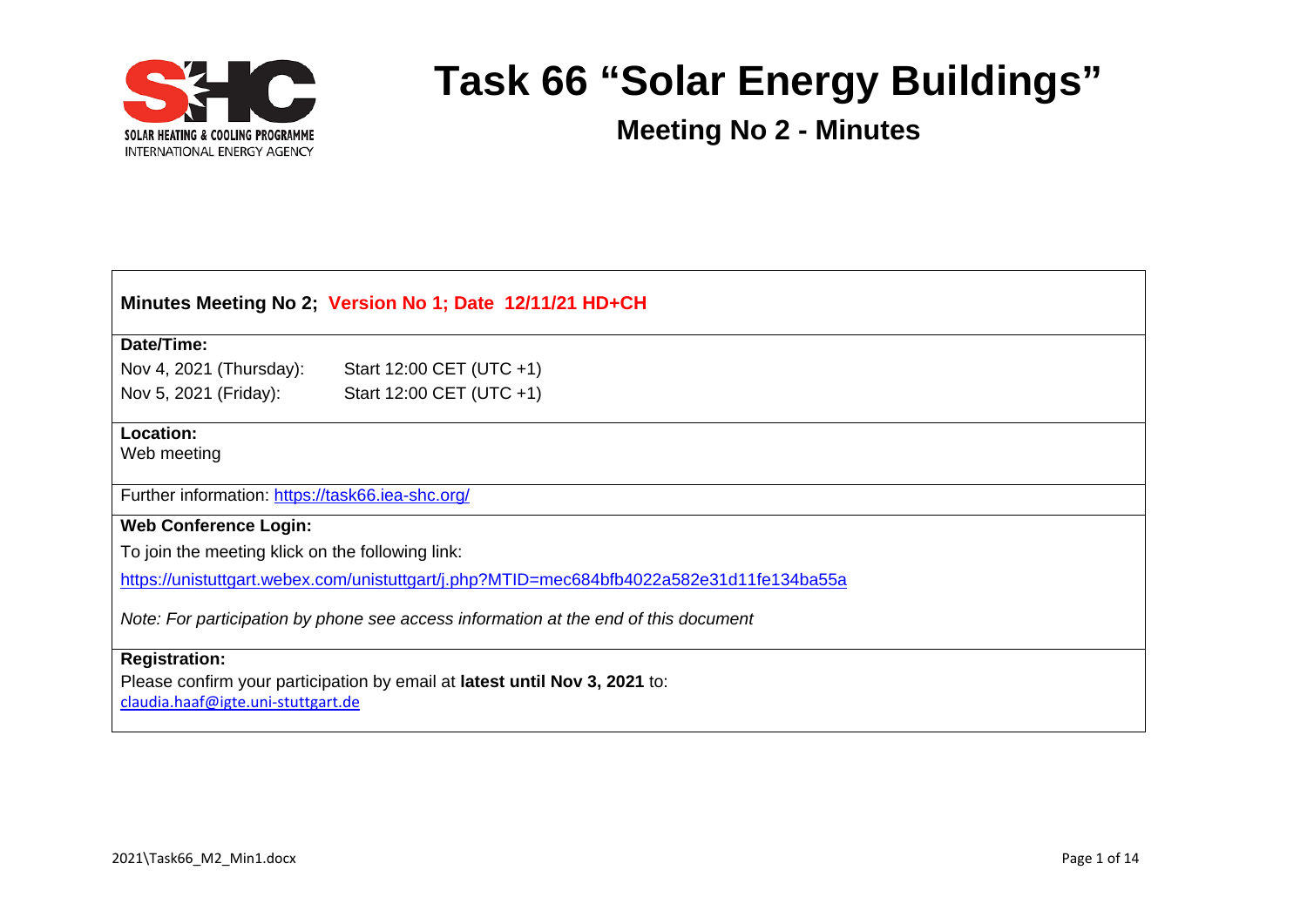

|   | Agenda day 1 (Thursday, Nov 4, 2021) |                                                                                                                                                                                                                                                                                                                                                                                                                                                                                                                                                                                                                                                                                                                                                                                      |                                                                                                                                                                                                                                                                          |  |
|---|--------------------------------------|--------------------------------------------------------------------------------------------------------------------------------------------------------------------------------------------------------------------------------------------------------------------------------------------------------------------------------------------------------------------------------------------------------------------------------------------------------------------------------------------------------------------------------------------------------------------------------------------------------------------------------------------------------------------------------------------------------------------------------------------------------------------------------------|--------------------------------------------------------------------------------------------------------------------------------------------------------------------------------------------------------------------------------------------------------------------------|--|
|   | <u>ltem Start time</u>               | Topic/Content/Responsible                                                                                                                                                                                                                                                                                                                                                                                                                                                                                                                                                                                                                                                                                                                                                            | <b>Related documents /</b><br>comments / details                                                                                                                                                                                                                         |  |
|   | 12:00                                | <b>Welcome by Harald Drück (IGTE)</b><br>Meeting organization, agenda, goals                                                                                                                                                                                                                                                                                                                                                                                                                                                                                                                                                                                                                                                                                                         | Task66_M2_Orga_HD1.pdf                                                                                                                                                                                                                                                   |  |
| 2 | 12:15                                | <b>Introduction by Harald Drück (IGTE)</b><br>General Presentation of Task 66 "Solar Energy Buildings"<br>Results of 1. Meeting (Kick-off meeting) and current status of activities<br>$\bullet$                                                                                                                                                                                                                                                                                                                                                                                                                                                                                                                                                                                     | Task Workplan (V2, Dec 20)<br>Task Prep Workshop, Mach 21                                                                                                                                                                                                                |  |
| 3 | 12:30                                | <b>Introduction of Participants</b><br>Power-Point based personal introduction (approx. 5 min per person)<br>Harald Drück, IGTE University of Stuttgart, Germany<br>$\bullet$<br>Altin Maraj, Polytechnic University of Tirana, Albania<br>$\bullet$<br>Elsabet Nomonde Nielsen/Simon Furbo, Technical University of Denmark, Denmark<br>$\bullet$<br>Franziska Bockelmann (siz energieplus, Germany) together with<br>$\bullet$<br>Markus Peter (siz energieplus /dp-quadrat, Germany)<br>Rainer Büsser, EVERA, Germany<br>$\bullet$<br>Jorge Facão, LNEG, Portugal<br>$\bullet$<br>Fabian Ochs, University of Innsbruck, Austria<br>$\bullet$<br>Stephanie Lott, IGTE, University of Stuttgart, Germany<br>$\bullet$<br>Claudia Scholl-Haaf, IGTE University of Stuttgart, Germany | Task66 M2 IntroHD.pdf<br>Task66 M2 IntroMaraj.pdf<br>Task66 M2 IntroNielsenFurbo.pdf<br>Task66 M2 IntroBockelmPeter.pdf<br>Task66 M2 IntroBuesser.pdf<br>Task66 M2 IntroFacao.pdf<br>Task66 M2 IntroOchs.pdf<br>Task66 M2 IntroLott.pdf<br>Task66 M2 IntroSchollHaaf.pdf |  |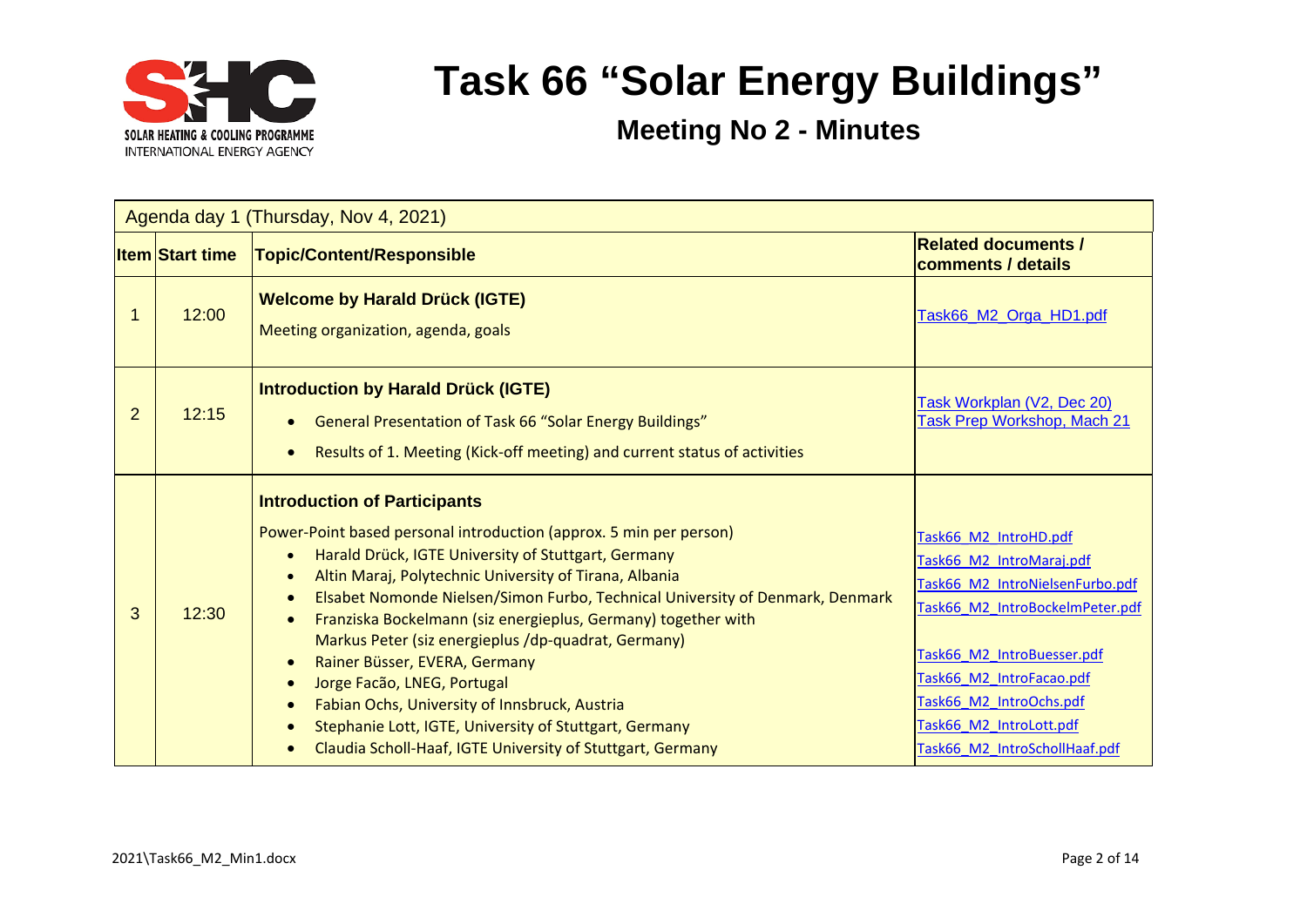

|   |       | <b>Introduction of Participants - continued</b>                                                                                                                                                                                                                                                                                                                                                                                                                                                                                                                                                                                                                                                                                                             |                                                                                                                                                                                                                                                   |
|---|-------|-------------------------------------------------------------------------------------------------------------------------------------------------------------------------------------------------------------------------------------------------------------------------------------------------------------------------------------------------------------------------------------------------------------------------------------------------------------------------------------------------------------------------------------------------------------------------------------------------------------------------------------------------------------------------------------------------------------------------------------------------------------|---------------------------------------------------------------------------------------------------------------------------------------------------------------------------------------------------------------------------------------------------|
|   |       | Paul Kastner, Institut für Solarenergieforschung GmbH, Germany<br>$\bullet$<br>Matthew Xenakis, Naked Energy, UK<br>$\bullet$<br>Thomas Ramschak, AEE - Institut für Nachhaltige Technologien, Austria<br>$\bullet$<br>Xinyu Zhang, China Academy of Building Research, China<br>$\bullet$<br>Arun Kumar / Jacob T Verghese, STEAG Energy Services Pvt. Ltd, India<br>$\bullet$<br>Frank Späte, East Bavarian University of Applied Science, OTH Amberg-Weiden,<br>$\bullet$<br>Germany<br>Rohit Ranjan, Himalayan Institute of Alternatives, Ladakh (HIAL), Phyang, India<br>$\bullet$<br>Gerhard Mengedoht, Technische Hochschule Ulm (THU), Germany<br>$\bullet$<br>Short verbal introduction of all remaining participants (approx. 1-2 min per person) | Task66 M2 IntroKastner.pdf<br>Task66 M2 IntroXenakis.pdf<br>Task66 M2 IntroRamschak.pdf<br>Task66 M2 IntroZhang.pdf<br>Task66 M2 IntroKumarVerghese.pdf<br>Task66_M2_IntroSpaete.pdf<br>Task66 M2 IntroRanjan.pdf<br>Task66 M2 IntroMengedoht.pdf |
| 4 | 14:00 | <b>Break</b>                                                                                                                                                                                                                                                                                                                                                                                                                                                                                                                                                                                                                                                                                                                                                |                                                                                                                                                                                                                                                   |
| 5 | 14:30 | <b>General Introduction to subtasks by Harald Drück (IGTE)</b>                                                                                                                                                                                                                                                                                                                                                                                                                                                                                                                                                                                                                                                                                              |                                                                                                                                                                                                                                                   |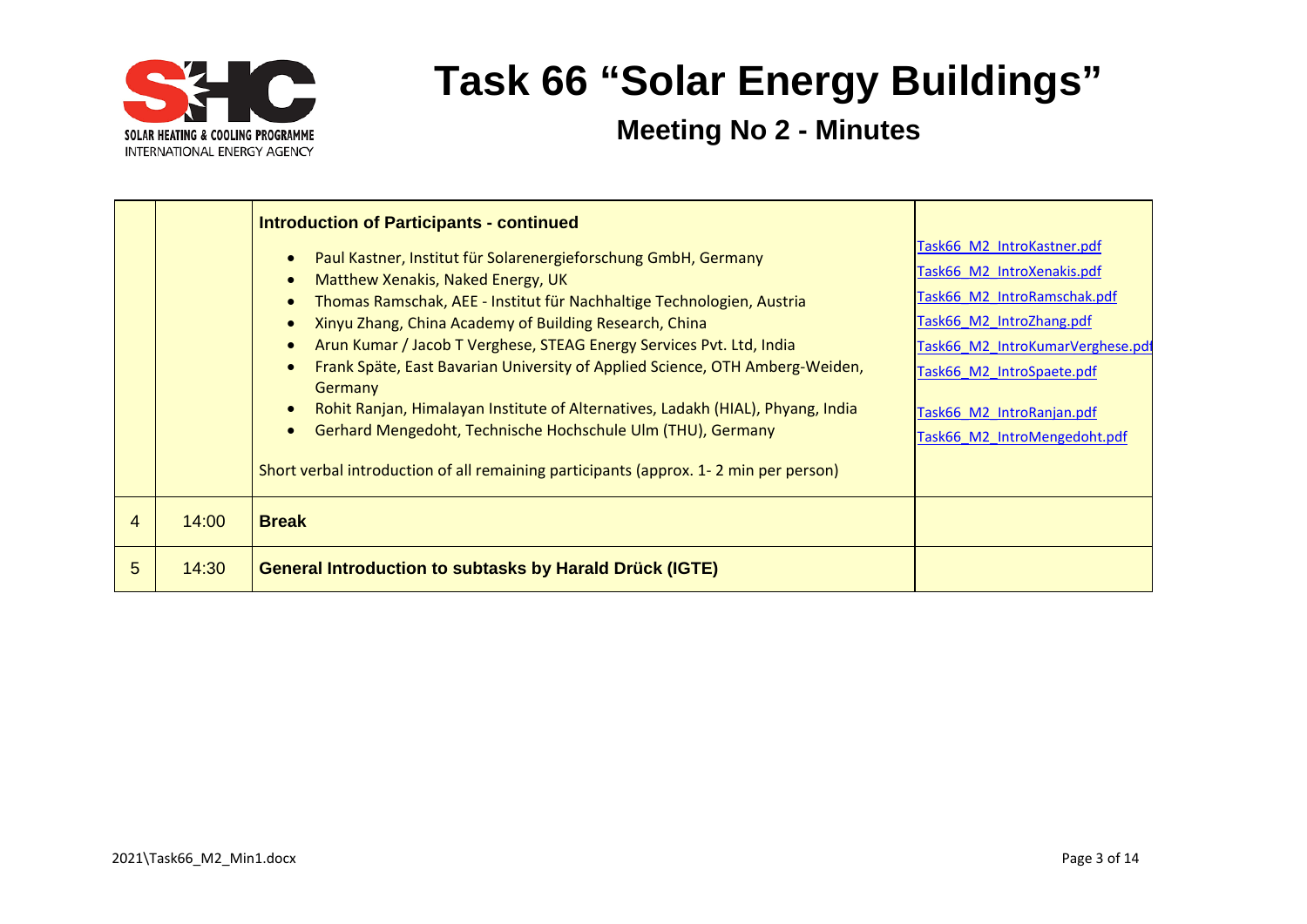

|            | <b>Subtask A: Boundary Conditions, KPIs, Definitions and Dissemination</b><br>Frank Späte, (OTH-AW, Germany)<br><b>Subtask Meetings</b> (between the 1 <sup>st</sup> and 2 <sup>nd</sup> Meeting of Task 66)<br>Subtask A conducted 3 virtual meetings so far: 29.7. / 24.9. and 26.10.2021 plus<br>$\bullet$<br>several meetings in sub-working-groups on specific topics<br>At the time being Subtask A is working on the creation of a KPI list and a definition of<br>reference building(s).                                                                                                                                                                                                                                                                                                                                                                                                                                                                                                                                                                                                                                                                                                                                                                                                                                                                                                                                    |                                                                                                                        |
|------------|-------------------------------------------------------------------------------------------------------------------------------------------------------------------------------------------------------------------------------------------------------------------------------------------------------------------------------------------------------------------------------------------------------------------------------------------------------------------------------------------------------------------------------------------------------------------------------------------------------------------------------------------------------------------------------------------------------------------------------------------------------------------------------------------------------------------------------------------------------------------------------------------------------------------------------------------------------------------------------------------------------------------------------------------------------------------------------------------------------------------------------------------------------------------------------------------------------------------------------------------------------------------------------------------------------------------------------------------------------------------------------------------------------------------------------------|------------------------------------------------------------------------------------------------------------------------|
| 6<br>14:45 | The actual status was presented; see links to pdf-file in the column on the right.<br><b>Topic</b><br>Introduction and sub-task structure<br>The structure, objectives, activities and deliverables of Subtask A were presented, see<br>link to pdf-file in the column on the right.<br>> Further participants are welcome particularly from non-german-speaking countries.<br><b>KPIs (Key Performance Indicators)</b><br>> Draft version of a list of KPIs is available on the website (password protected part)<br>for commenting by the end of Nov 2021; see links to pdf-file in the column on the Task66A M2 KPI-list.pdf<br>right<br>Basic questions are mentioned in the presentation (pdf-file<br>"Task66A_Def_Eval_Bui_Pres1.pdf" in the column on the right). Inputs or hints or<br>valuable aspects helping to answer these questions or to bring the discussion<br>forwards are welcome.<br>Definition of reference/example buildings and methodology for evaluation of buildings<br>by Markus Peter, siz energieplus / dp-quadrat, Germany and Dominik Bestenlehner,<br><b>IGTE Uni Stuttgart</b><br>$\rightarrow$ Draft version is available on the website (password protected part)<br>for commenting by the end of Nov 2021; see link to files<br>Task66A_Def_Bui_draft1.pdf and Task66A_Eval_Bui1_draft1.pdf on the right<br><b>Dissemination</b><br><b>Task brochure / flyer</b><br>- Concept under preparation | Task66A M2 Spaete2.pdf<br>Task66A Def Eval Bui Pres1.pdf<br>Task66A Def Bui draft1.pdf<br>Task66A Eval Bui1 draft1.pdf |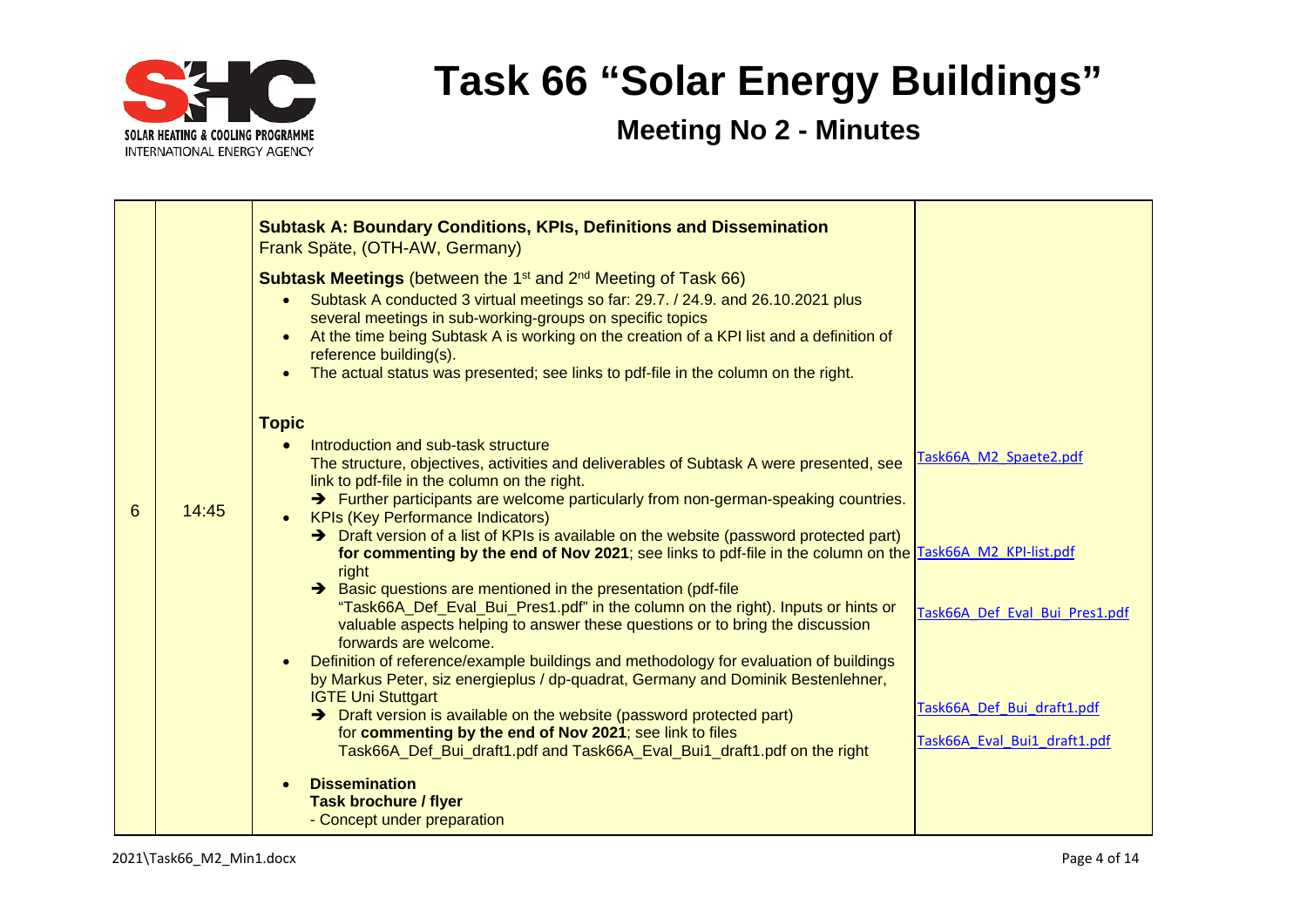

|   |       | <b>Video</b><br>- duration approx. 5 min. 1 min for OA and 4 x 1 min per Subtask Leader<br><b>Industry Workshop</b><br>- Up to now not performed as there was the hope to do it physical. However, as this is<br>now not an realistic option, an virtual workshop will be organized together with the<br>next task meeting<br>agreement on next steps<br>$\rightarrow$ see actions mentioned above                                                                                                                                                                  |                        |
|---|-------|---------------------------------------------------------------------------------------------------------------------------------------------------------------------------------------------------------------------------------------------------------------------------------------------------------------------------------------------------------------------------------------------------------------------------------------------------------------------------------------------------------------------------------------------------------------------|------------------------|
| 7 | 15:30 | <b>Break</b>                                                                                                                                                                                                                                                                                                                                                                                                                                                                                                                                                        |                        |
| 8 | 15:45 | Subtask B: Thermal stand alone single buildings and building blocks<br>Xinyu Zhang from the China Academy of Building Research, Beijing, China<br>Presentation of the subtask<br>Demonstration cases<br>Planning and implementation methodology<br>Modelling, simulation and optimization tools<br>Note: If you are interested in joining Subtask B, please<br>contact Xinyu Zhang, Email: zxyhit@163.com<br>Participants are very welcome<br>Agreement on next steps<br>$\bullet$<br>Next Subtask Meeting will be organized by Xinyu Zhang during the coming weeks | Task66B M2 Zhang1.pdf  |
|   | 16:15 | <b>BITNR ETFE conceptual building</b><br>Joel H. Goodman, master degree of Architecture, MIT; former assistant professor of architecture, UMN                                                                                                                                                                                                                                                                                                                                                                                                                       | Task66B M2 Goodman.pdf |
|   | 16:30 | <b>Discussion</b>                                                                                                                                                                                                                                                                                                                                                                                                                                                                                                                                                   |                        |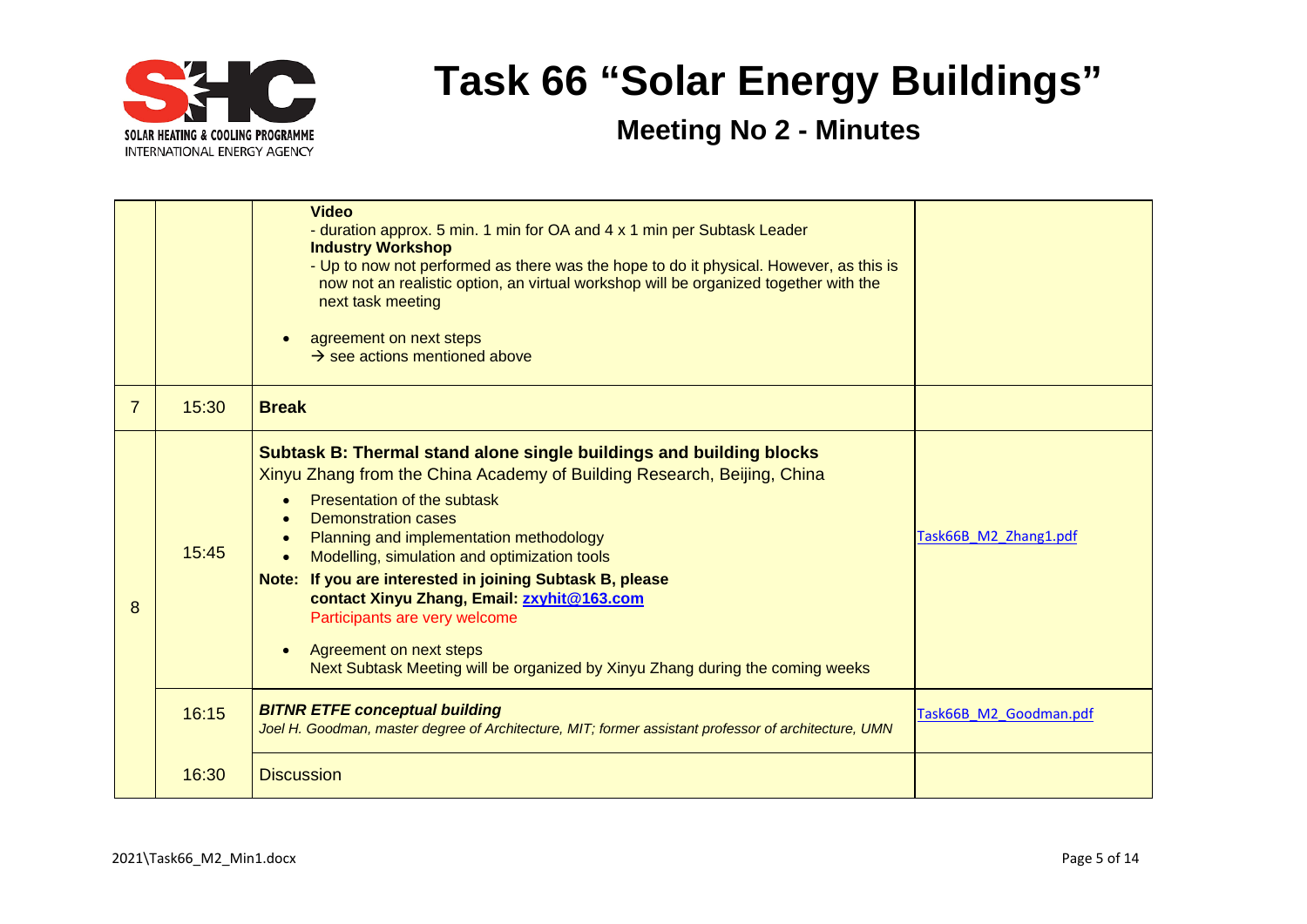

| 9               | 16:45 | <b>Task Logo</b><br>Claudia Scholl-Haaf, IGTE University of Stuttgart, Germany<br>proposals are highly appreciated! | Presentation "Logo" |
|-----------------|-------|---------------------------------------------------------------------------------------------------------------------|---------------------|
| 10 <sup>°</sup> | 17:10 | End of "formal part of day 1"<br><b>virtual get together</b>                                                        |                     |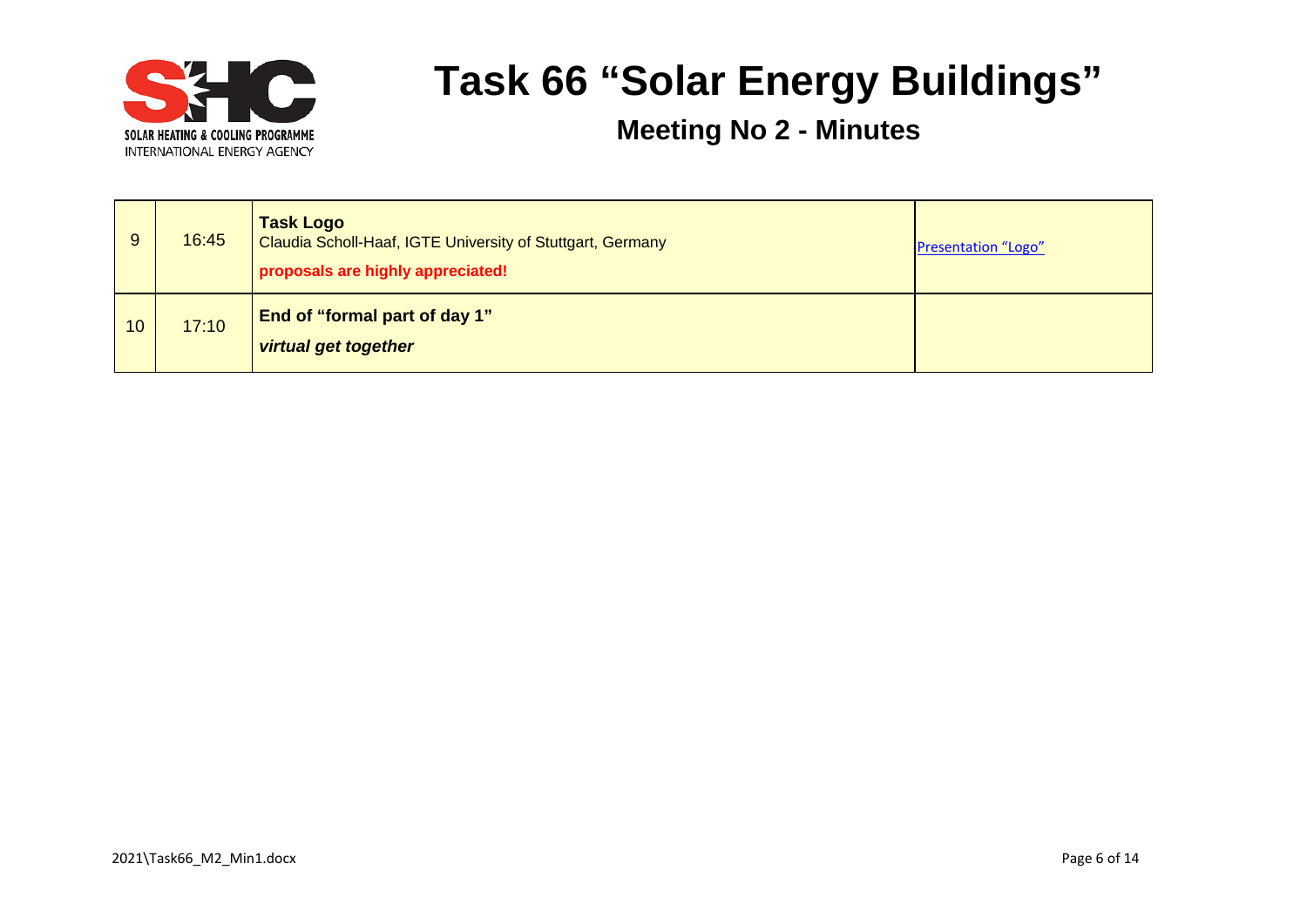

| Agenda day 2 (Friday, Nov 5, 2021) |                        |                                                                                                                                                                                                                                                                                                                                                                                                                                                                                                                                                                                                                                                                                                                                                                          |                                                                                                      |  |
|------------------------------------|------------------------|--------------------------------------------------------------------------------------------------------------------------------------------------------------------------------------------------------------------------------------------------------------------------------------------------------------------------------------------------------------------------------------------------------------------------------------------------------------------------------------------------------------------------------------------------------------------------------------------------------------------------------------------------------------------------------------------------------------------------------------------------------------------------|------------------------------------------------------------------------------------------------------|--|
|                                    | <b>Item Start time</b> | <b>Topic/Content/Responsible</b>                                                                                                                                                                                                                                                                                                                                                                                                                                                                                                                                                                                                                                                                                                                                         | <b>Related documents /</b><br>comments / details                                                     |  |
| 11                                 | 12:00                  | Intro to day 2 by Harald Drück (IGTE)                                                                                                                                                                                                                                                                                                                                                                                                                                                                                                                                                                                                                                                                                                                                    |                                                                                                      |  |
| 12                                 | 12:05                  | <b>Keynote related to SolarEnergyBuidlings</b><br>Task66 M2 JenniAG-Krebs<br>Marcel Krebs, Jenni Energietechnik AG, Switzerland                                                                                                                                                                                                                                                                                                                                                                                                                                                                                                                                                                                                                                          |                                                                                                      |  |
| 13                                 | 13:00                  | <b>Subtask C: New and existing buildings blocks / communities</b><br>Elsabet Nielsen, Department of Civil Engineering, Technical University of Denmark<br><b>Past Subtask Meetings</b> (between the 1 <sup>st</sup> and 2 <sup>nd</sup> Meeting of Task 66)<br>October 8, 2021, 8:00 to 10:00 CET (virtual)<br><b>Topic</b><br>Presentation and status of the subtask<br>Demonstration cases presented by Yongqian Luo (HUST), Stefanie Lott (IGTE) and<br><b>Gerhard Mengedoht (THU)</b><br>Agreement on next steps<br><b>Planned Subtask Meetings</b><br>January 14, 2022, 8:00 to 10:00 CET (virtual)<br>April 4, 2022, 8:00 to 10:00 CET (virtual)<br>June 10, 2022, 8:00 to 10:00 CET (virtual)<br>Note: Doodles will be sent out to arrange more frequent meetings | Task66C M2 Nielsen.pdf<br>Task66C M2 Yongqian.pdf<br>Task66C M2 Lott.pdf<br>Task66C M2 Mengedoht.pdf |  |
| 14                                 | 13:45                  | <b>Break</b>                                                                                                                                                                                                                                                                                                                                                                                                                                                                                                                                                                                                                                                                                                                                                             |                                                                                                      |  |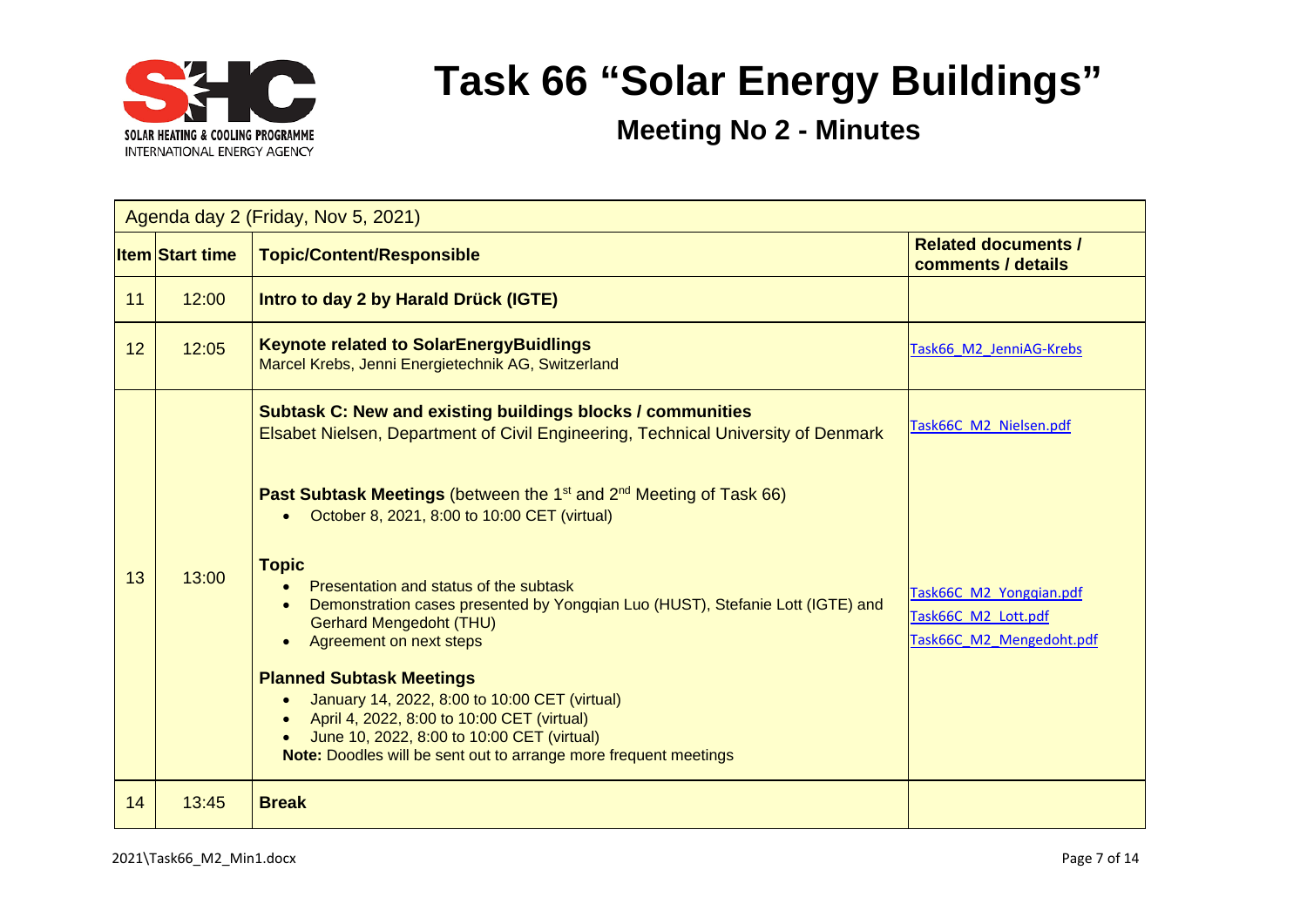

| 15 | 14:00 | <b>Subtask D: Current and future technologies and components</b><br>Thomas Ramschak, AEE - Institute for Sustainable Technologies, Austria<br>Introduction and sub-task structure<br><b>Current and future technologies</b><br><b>Comparison of technologies</b><br><b>SEB</b> solution sets<br>agreement on next steps<br><b>Planned Subtask Meetings</b><br>Coordination Meeting with OA and SL on Demo Case collection: 23/11/21<br>$\bullet$<br>(OA: Operating Agent; SL: Subtask Leaders)<br>Discussion Status Quo - Democase collection: in January 2022 (exact date tbd) | <b>Presentation Subtask D</b><br>Demo case description               |
|----|-------|---------------------------------------------------------------------------------------------------------------------------------------------------------------------------------------------------------------------------------------------------------------------------------------------------------------------------------------------------------------------------------------------------------------------------------------------------------------------------------------------------------------------------------------------------------------------------------|----------------------------------------------------------------------|
| 16 | 14:45 | <b>Break</b>                                                                                                                                                                                                                                                                                                                                                                                                                                                                                                                                                                    |                                                                      |
| 17 | 15:00 | <b>Task Logo - Final decision</b><br>Claudia Scholl-Haaf, IGTE University of Stuttgart, Germany<br>The following logo has been selected based on a voting procedure:<br>For the use on documents etc. the Task 66 Logo can be downloaded as in the jpg-Format by<br>the link on the right                                                                                                                                                                                                                                                                                       | Presentation "Logo"<br>Task66 M2 Logo-Result.pdf<br>Task66 Logo1.jpg |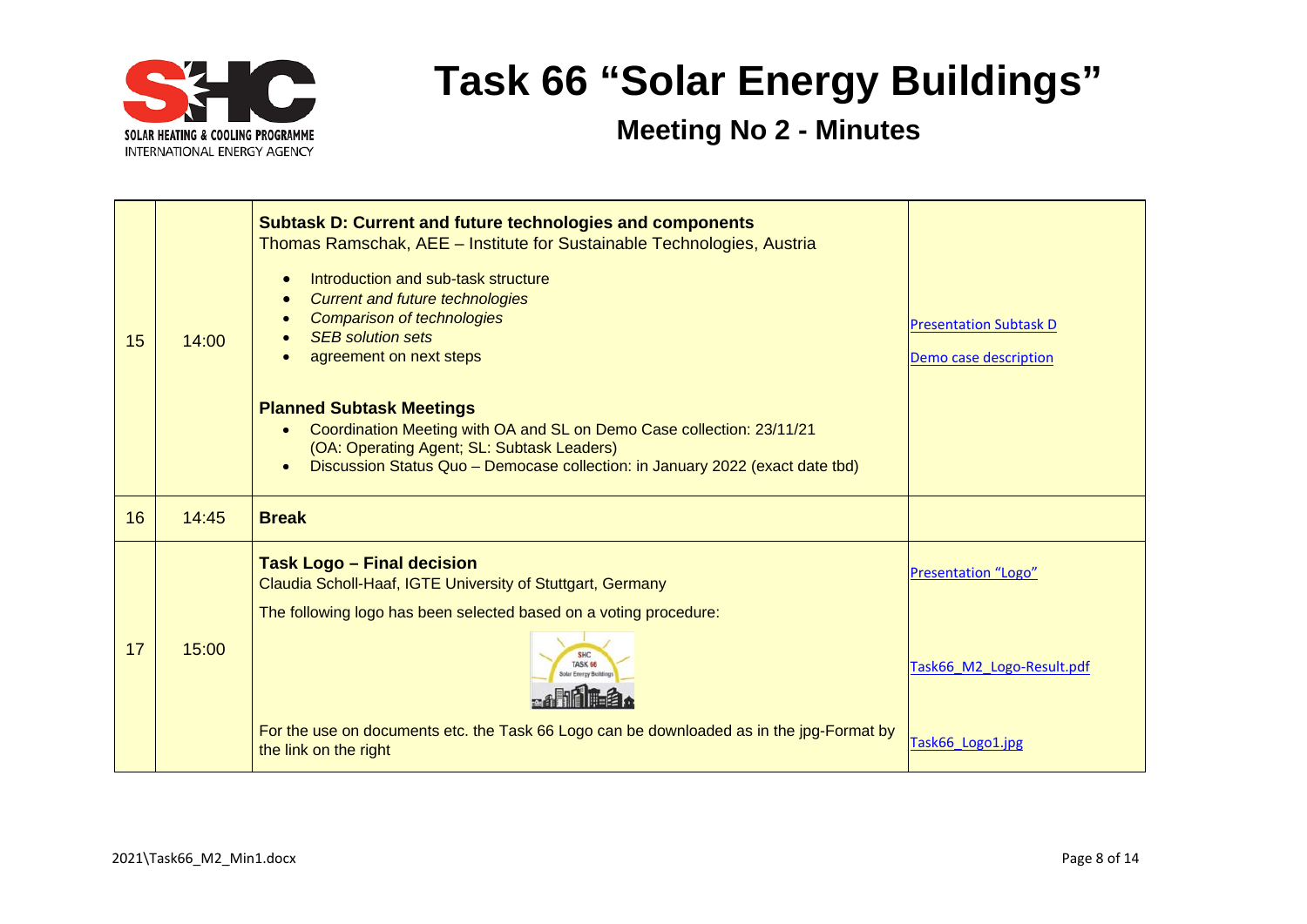

|    |       | <b>Organisational aspects (HD)</b>                                                                                                                                                                                                                                                                                                                                                                                                                                                                                                                                                                                                                                                                                                                                                                                                                                                                                                                                                             |                        |
|----|-------|------------------------------------------------------------------------------------------------------------------------------------------------------------------------------------------------------------------------------------------------------------------------------------------------------------------------------------------------------------------------------------------------------------------------------------------------------------------------------------------------------------------------------------------------------------------------------------------------------------------------------------------------------------------------------------------------------------------------------------------------------------------------------------------------------------------------------------------------------------------------------------------------------------------------------------------------------------------------------------------------|------------------------|
| 18 | 15:20 | <b>National participation letters (Status)</b><br>Received: Austria, Denmark, Slovakia, China<br>Missing: Germany, Australia, Portugal, United Kingdom<br>Template: http://files.iea-shc.org/public/q8z/task66-participationletter-draft1hd.docx<br><b>Emailing - Mailing rules</b><br>Subject:<br>Task66: abcxyz $-$ for information relevant for the complete task<br>Task66X: abcxyz for information relevant for subtask $X$ ( $X=A,B,C,D$ )<br><b>Subtask Meetings:</b><br>It was agreed that every Subtaks Leader should invite in addition to his subtak team also<br>the leaders of the other Subtask and the operating agent<br><b>Task emailing list</b><br>It was agreed that no official email address for Task 66 is required.<br>The Task 66 emailing list is managed by the operating agent (HD) and the<br>task manager (CH). If there is something to be distributed to all members and interested<br>parties of Task 66 this should be send to HD and/or CH for distribution | Task66_M2_Orga_HD1.pdf |
|    |       | <b>Subtask emailing list</b><br>will be managed by the subtask leaders individually<br><b>Cloud based document processing</b><br>will be managed by the subtask leaders individually<br>For read (and download) only access, document can be made available<br>Note:<br>www.iea-shc.org<br>In case you would like to make documents available via this site, please send<br>them to CH and/or HD                                                                                                                                                                                                                                                                                                                                                                                                                                                                                                                                                                                               |                        |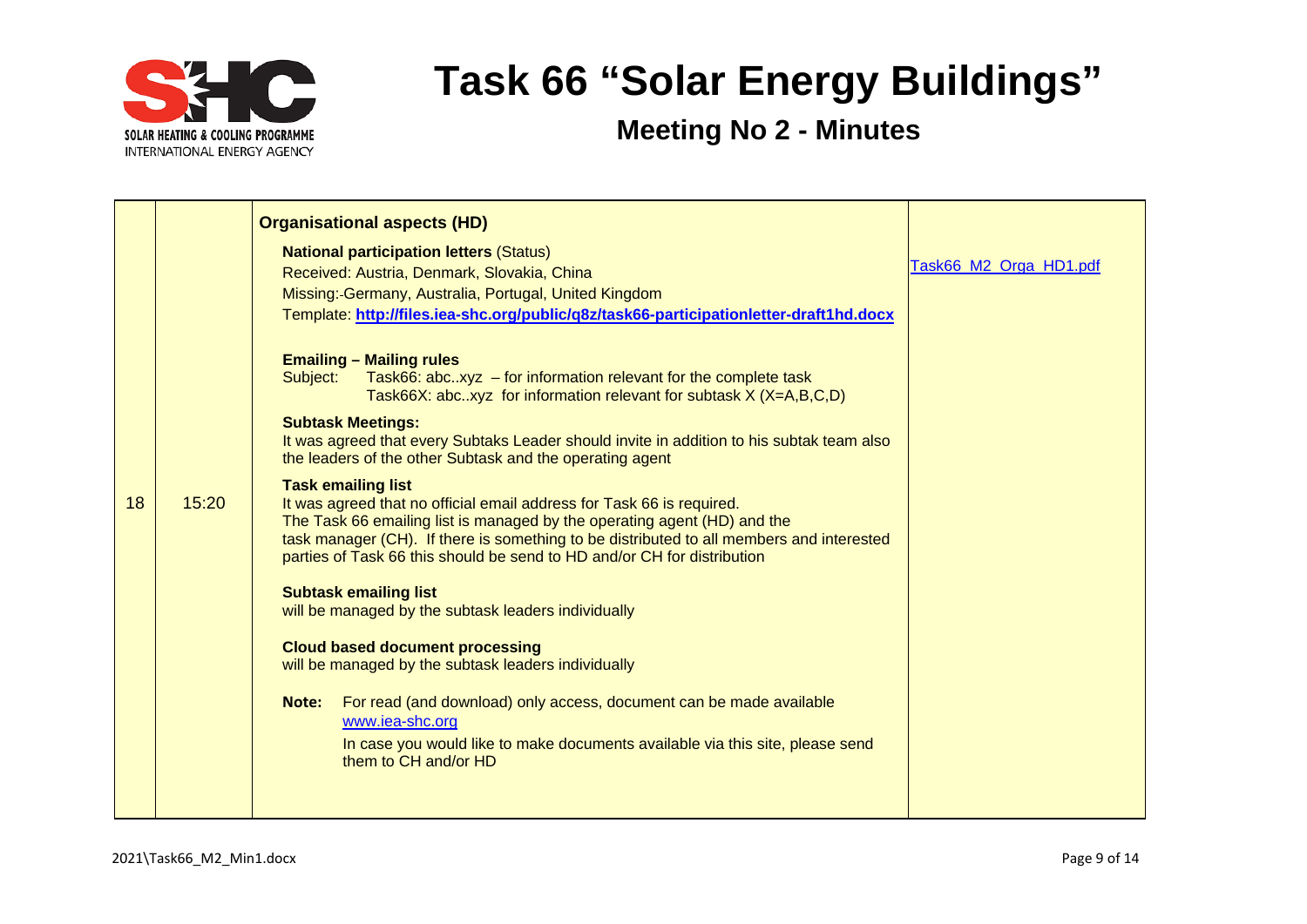

| <b>Task brochure / flyer</b><br>under preparation by subtask A                                                                                                                                                                                                                                                                     |  |
|------------------------------------------------------------------------------------------------------------------------------------------------------------------------------------------------------------------------------------------------------------------------------------------------------------------------------------|--|
| <b>Task video</b><br>duration approx. 5 min. 1 min for OA and 4 x 1 min per Subtask Leader<br>will be prepared by subtask A                                                                                                                                                                                                        |  |
| "Nice pictures"<br>If you haves some to share, please send them to Claudia Scholl-Haaf:<br>(claudia.haaf@igte.uni-stuttgart.de)<br>together with<br>- the permission to use them<br>- information what is shown (e.g. solar multifamily house with PV and ST in<br>Berlin, Germany)<br>- information how they should be referenced |  |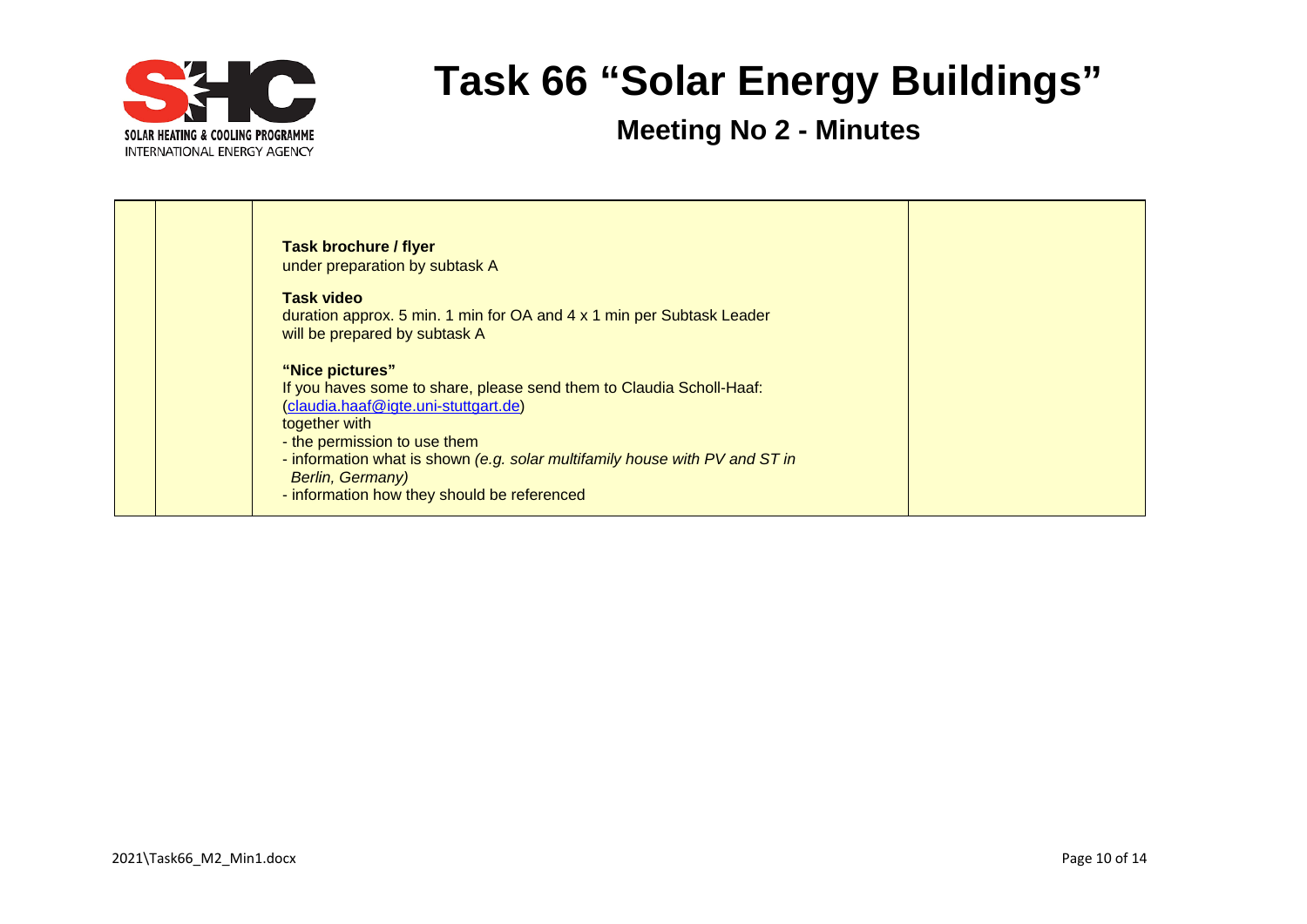

| 19 | 15:45 | <b>Summary and next steps (HD)</b><br><b>Next Meetings and Industry Workshops</b><br>when and where?<br>virtual or in presence?<br>combined with conference on "Green Buildings"? - date tbd<br>combined with Solar Decathlon Europe, June 10 - 26, 2022, Wuppertal, Germany<br>combined with EuroSun 2022, September 22 - 29, 2022, Kassel, Germany<br><b>Meeting No. 3:</b><br>virtual, 23.+24, March, 2022 starting<br>March 23, at 12:30 CET with Industry Workshop, Task meeting starts 15:00 hrs<br>March 24, at 12:00 CET<br><b>Industry Workshop No 1:</b><br>virtual, March 23, 2022 from 12:30 to 15:00, CET<br>Note: afterwards Task 66 "core" Meeting starts<br><b>Meeting No.4:</b><br>physical, Friday, Sept 30, 2022 in Kassel, Germany<br>Combined with EuroSun 2022, Sept. 22 - 29, 2022, Kassel Germany<br><b>Industry Workshop No 2:</b><br>physical, Thursday Sept 29, 2022, Kassel, Germany (tbc)<br>Note: To be checked by HD with EuroSun organizers if possible<br>$\rightarrow$ Done with positive result<br>To be decided<br><b>Meeting No.5:</b><br>Proposal: virtual or physical by the end of Jan/ beginning of Feb 2023<br><b>Any Other Business -&gt; None</b> | Task66_M2_Orga_HD1.pdf |
|----|-------|-----------------------------------------------------------------------------------------------------------------------------------------------------------------------------------------------------------------------------------------------------------------------------------------------------------------------------------------------------------------------------------------------------------------------------------------------------------------------------------------------------------------------------------------------------------------------------------------------------------------------------------------------------------------------------------------------------------------------------------------------------------------------------------------------------------------------------------------------------------------------------------------------------------------------------------------------------------------------------------------------------------------------------------------------------------------------------------------------------------------------------------------------------------------------------------------------|------------------------|
| 20 | 16:15 | <b>End of meeting</b>                                                                                                                                                                                                                                                                                                                                                                                                                                                                                                                                                                                                                                                                                                                                                                                                                                                                                                                                                                                                                                                                                                                                                                         |                        |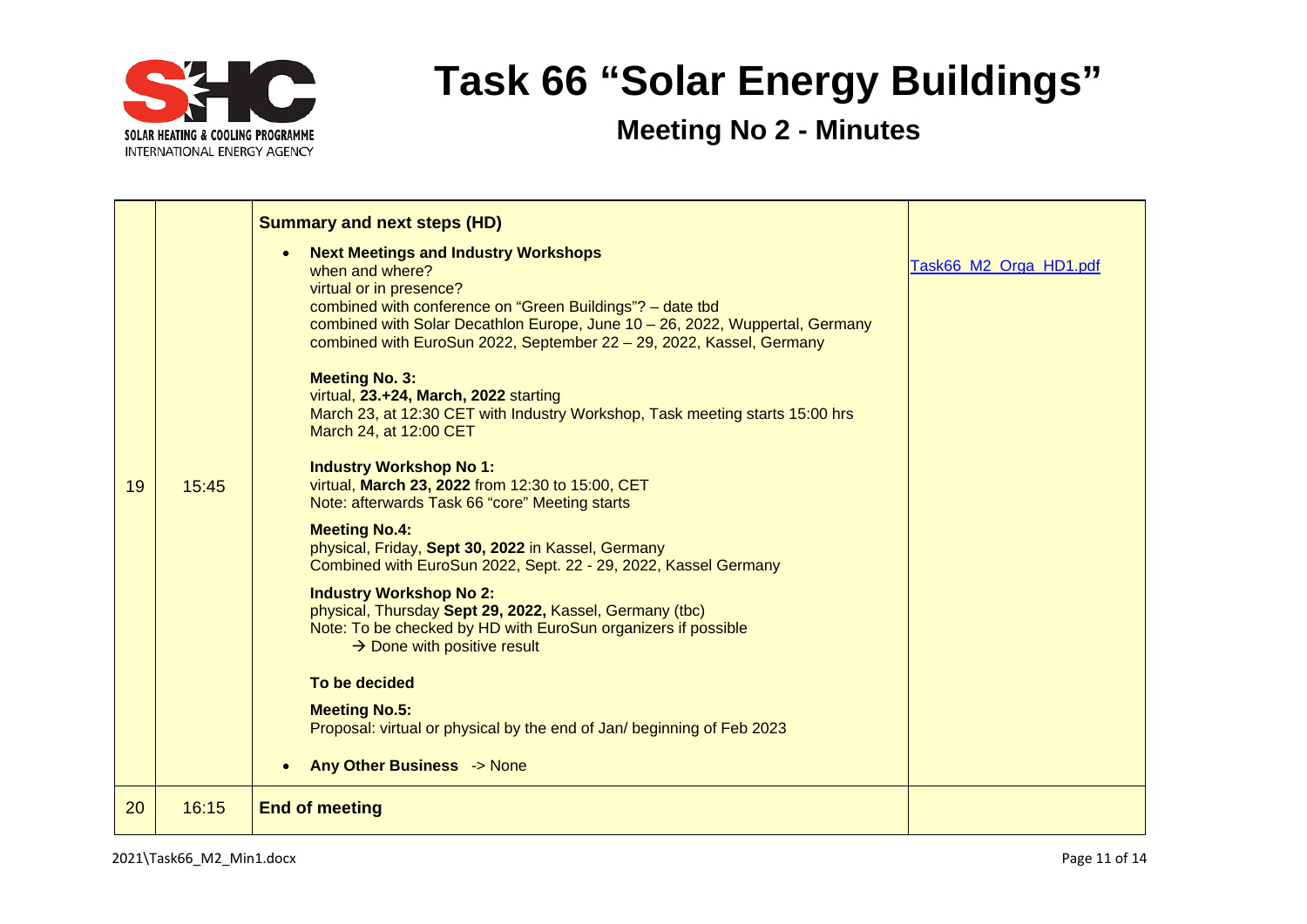

**Meeting No 2 - Minutes**

#### **Contacts:**

**Contact persons for questions regarding the content:** Dr. Harald Drück Phone: +49 (0)711-685-63553 Email: [harald.drueck@igte.uni-stuttgart.de](mailto:harald.drueck@igte.uni-stuttgart.de)

**Contact person for organizational questions:** Claudia Scholl-Haaf Phone: +49 (0)711-685-63611 Email: [claudia.haaf@igte.uni-stuttgart.de](mailto:claudia.haaf@igte.uni-stuttgart.de)

#### **Subtaks Leaders:**

**Contact person for subtask A: Contact person for subtask B** Prof. Frank Späte Dr. Xinyu Zhang Phone: +49 (0)9621-482-3340 Phone: +8610-64693498 Email: [f.spaete@oth-aw.de](mailto:f.spaete@oth-aw.de) Email: f.spaete@oth-aw.de

**Contact person for subtask C:** Elsabet Nomonde Noma Nielsen Phone: +45 45 25 19 01 Email : [ean@byg.dtu.dk](mailto:ean@byg.dtu.dk)

**Contact person for subtask D:** Thomas Ramschak Phone: +43 (0)3112 5886-225 Email: [t.ramschak@aee.at](mailto:t.ramschak@aee.at)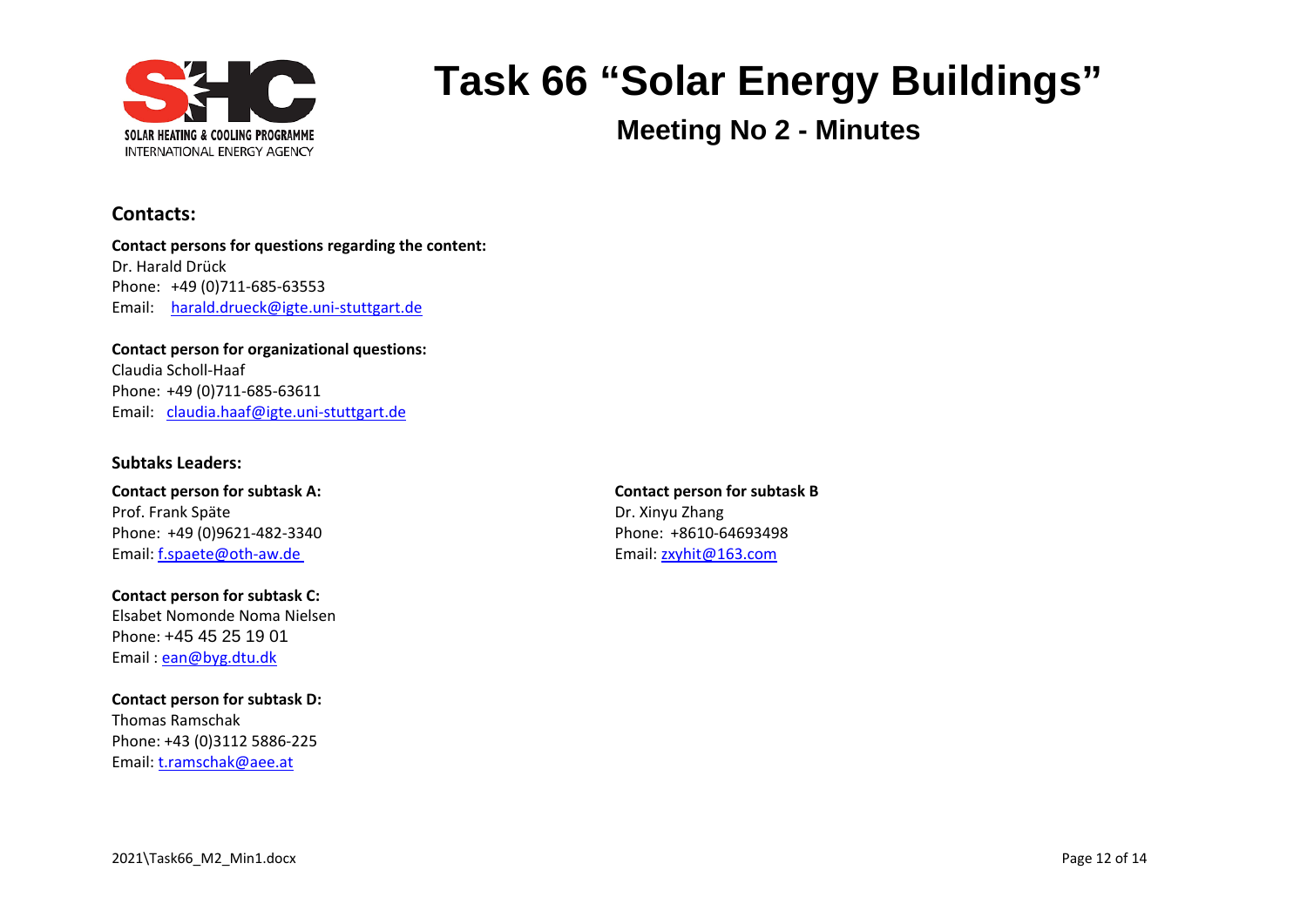

**Meeting No 2 - Minutes**

#### **List of Participants:**

| <b>NO</b>      | <b>NAME</b>             | <b>INSTITUTION</b>                                    | <b>COUNTRY</b> |
|----------------|-------------------------|-------------------------------------------------------|----------------|
| $\mathbf{1}$   | <b>Frank Spaete</b>     | Ostbayrische Technische Hochschule OTH                | Germany        |
| $\overline{2}$ | Elsabet Nomonde Nielsen | DTU Civil Engineering                                 | Denmark        |
| 3              | <b>Thomas Ramschak</b>  | AEE - Institut für Nachhaltige Technologien           | Austria        |
| 4              | <b>Fabian Ochs</b>      | University of Innsbruck                               | Austria        |
| 5              | <b>Tillmann Gauer</b>   | Technische Universität Kaiserslautern                 | Germany        |
| 6              | Franziska Bockelmann    | Steinbeis-Innovationszentrum energie+                 | Germany        |
| $\overline{7}$ | <b>Harald Drueck</b>    | IGTE, University of Stuttgart                         | Germany        |
| 8              | Claudia Scholl-Haaf     | IGTE, University of Stuttgart                         | Germany        |
| 9              | Rebecca Yang            | <b>RMIT University Melbourne</b>                      | Australia      |
| 10             | Altin Maraj             | Polytechnic University of Tirana                      | Albania        |
| 11             | Simon Furbo             | <b>DTU Civil Engineering</b>                          | Denmark        |
| 12             | Jorge Facao             | <b>LNEG</b>                                           | Portugal       |
| 13             | Naghelli Ortega Avila   | Centro de Investigación en Materiales Avanzados, S.C. | Mexico         |
| 14             | Norma Rodríguez Muñoz   | Centro de Investigación en Materiales Avanzados, S.C. | Mexico         |
| 15             | Lukas Oppelt            | TU Bergakademie Freiberg                              | Germany        |
| 16             | Roman Rabenseifer       | Slovak University of Technology in Bratislava         | Slovakia       |
| 17             | Joel H. Goodman         | University of Minnesota (former)                      | <b>USA</b>     |
| 18             | Luis Coelho             | Instituto Politécnico de Setúbal                      | Portugal       |
| 19             | Tao Ma                  | School of Mechanical Engineering                      | China          |
|                |                         | Shanghai Jiao Tong University                         |                |
| 20             | Rainer Buesser          | eVERA GmbH                                            | Germany        |
| 21             | Dominik Bestenlehner    | IGTE, University of Stuttgart                         | Germany        |
| 22             | Stefanie Lott           | IGTE, University of Stuttgart                         | Germany        |
| 23             | Pedro Dias              | <b>ESTIF</b>                                          | Belgium        |
| 24             | <b>Marcel Krebs</b>     | Jenni Energietechnik                                  | Switzerland    |